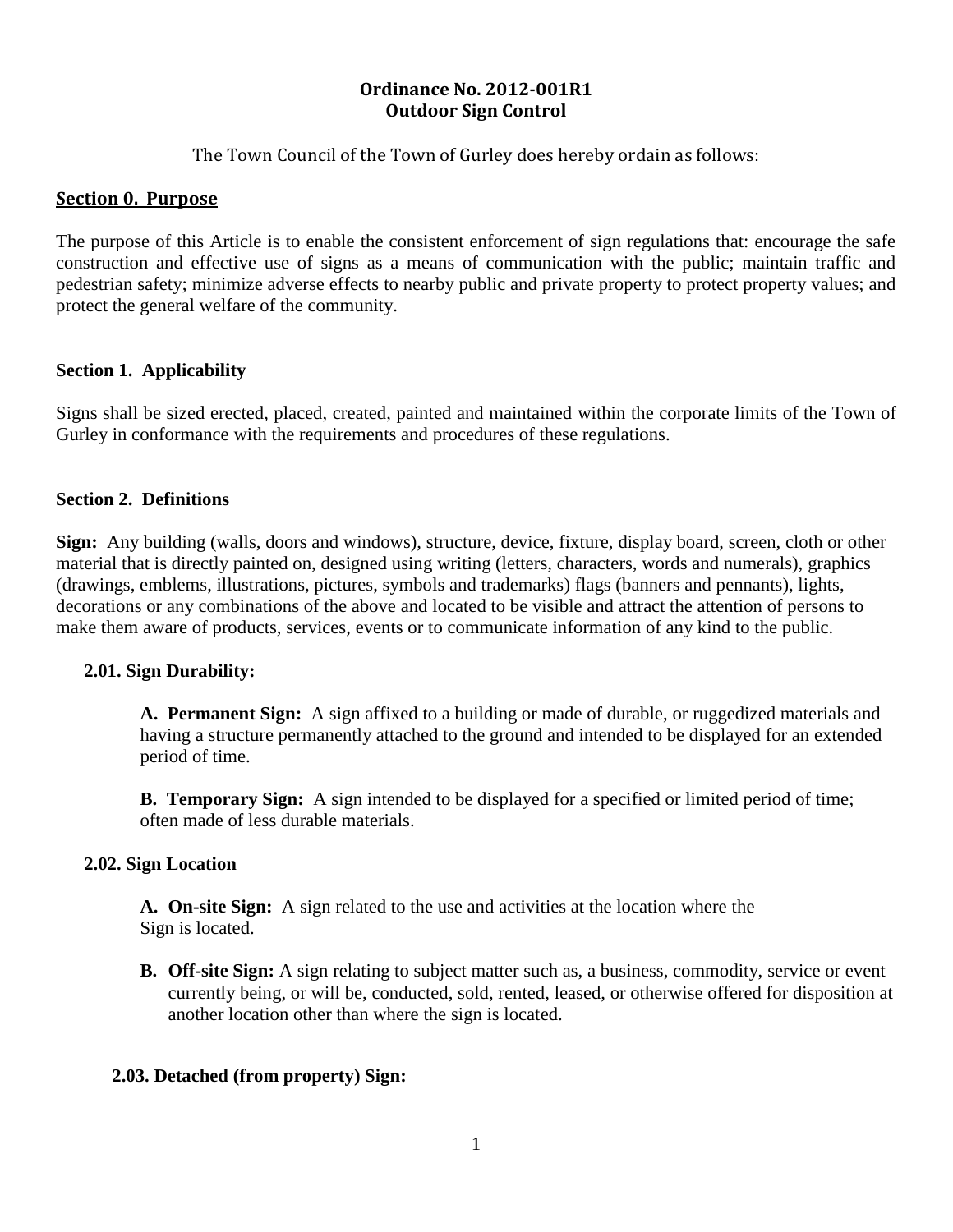- **A. Billboard:** Any large sign supported by a structure of uprights, such as poles, and braces; typically anchored to the ground, but occasionally placed on top of a building or structure for the purposes of advertising a business, commodity, service or event currently being, or will be, conducted, sold, rented, leased, or otherwise offered for disposition, at a premises other than where the sign is located.
- **B. Ground Sign (***Monument Sign):* A sign that has the entire base in direct contact with or in very close proximity to the ground.
- **C. Pole Sign:** A sign that is supported on one or more poles to elevate the sign above the grade level.
- **D. Sign Structure:** Any construction, other than a pole, designed to support and used to elevate a sign above grade level.

### **2.04. Attached (to property) Sign:**

- **A. Attached Flush Sign (***Announcement or Name Sign***):** Similar to a wall sign except smaller in size and used to identify the building. Attached flush sign shall be extended to include building cornerstones.
- **B. Canopy and Awning Sign:** Signs on canopies and awnings that are attached to buildings and structures.
- **C. Door and Window Sign:** Any sign, picture, symbol, or combination thereof designed to communicate information about a business, commodity, event, sale, or service for the location on which it is located that is placed inside or upon a door or window and is visible from the exterior of the window.
- **D. Marquee Sign:** A permanent sign containing messages in the form of removable letters or changeable copy that is designed and attached as an integral part of a building or free standing sign structure. Typically the lettering on a marquee sign is changeable. Also, may be referred to as a reader board.
- **E. Projecting Sign:** Any sign extending over the public right-of-way; whether the sidewalk or street line.
- **F. Roof Sign:** Any sign erected, constructed, or maintained on the roof of any building or structure.
- **G. Suspended Sign:** A sign hanging down from a structural element that would exist whether or not the sign was placed in that position.
- **H. Wall Sign:** Any sign on a surface directly applied on the wall or to material on a plane that is affixed on or close proximity to a wall of any building or structure.
- **I. Area, Sign**: The area of the sign, excluding the structural elements not forming an integral part of the display.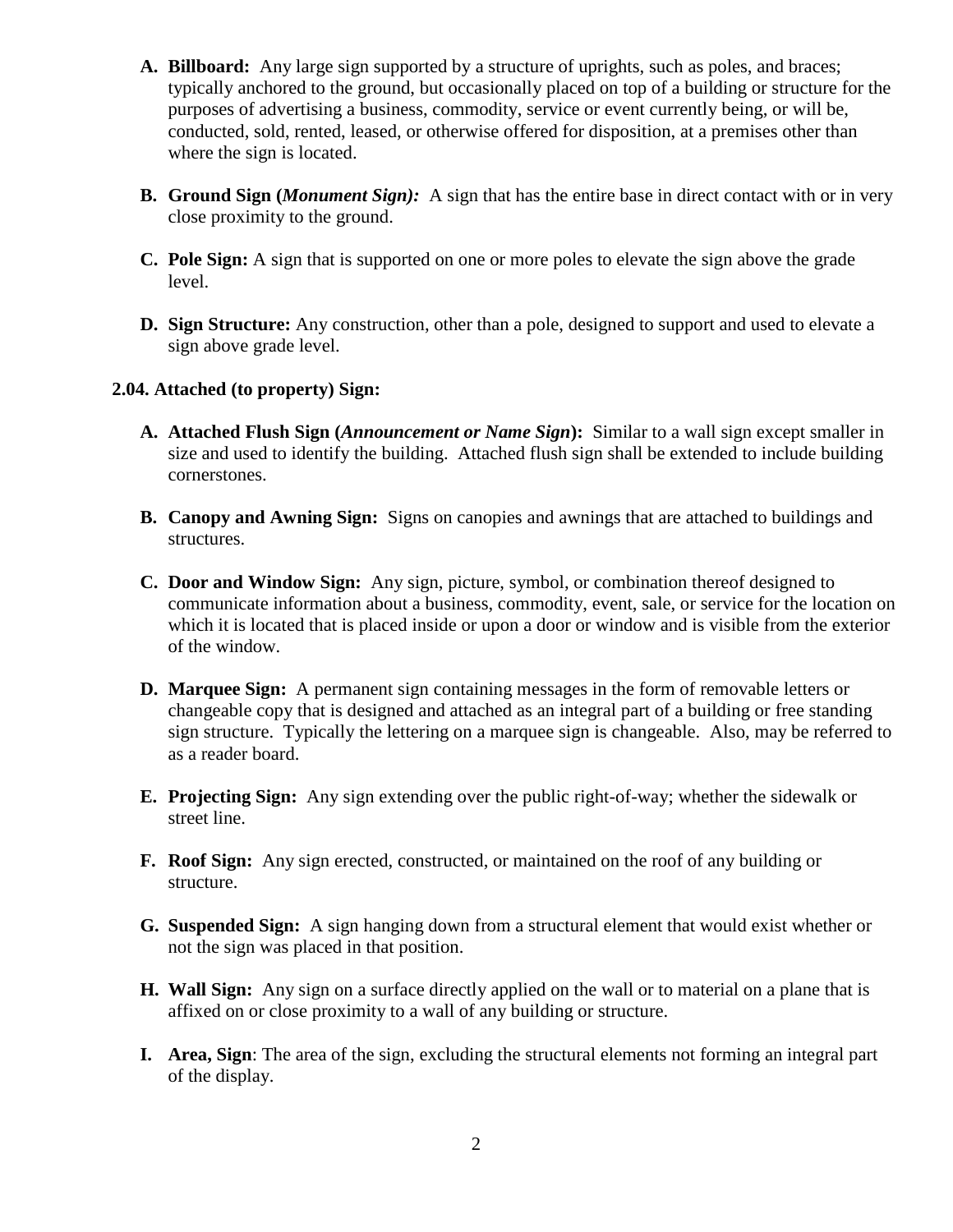- **J. Banner:** Any sign made of cloth, canvas, plastic sheeting or any other flexible material, which is not rigidly and permanently attached to a building or the ground through a permanent support structure.
- **K. Construction Sign:** A sign listing architects, contractors, engineers, financial institutions, suppliers or other persons providing materials and services or performing work at the construction site where the sign is located.
- **L. Commercial Sign:** When describing the content of a sign, a sign advertising, identifying, directing attention to, or otherwise relating to commerce and to property, goods or services for sale, lease, exchange or any other transaction where value is given or received by any party to the transaction.
- **M. Directional Sign:** A sign, erected with the approval of the authorized government authority, to denote routes, give directions, regulate traffic, to mark certain facilities for special use (handicapped) or to provide directions to specific buildings or locations.
- **N. Erect:** To construct, reconstruct, build, relocate, raise, assemble, place, affix, attach, create, paint, draw, or in any other way bring into being or establish a sign. It shall not include any of the foregoing activities when performed as an incident to change a message on a reader board, or maintain the sign.
- **O. Flashing Sign:** A directly or indirectly illuminated sign on which artificial light is not maintained in a stationary position or at a constant intensity or color at all times when in use.
- **P. Freestanding Sign:** Any sign supported by structures or supports that are placed on, or anchored in the ground and that are independent from any building or other structure. The posts or other supporting structures shall be considered as part of the sign, except that they shall not be included in computing the sign display area.
- **Q. Grade Level:** The finished elevation of the lot or development site upon which the sign is located.
- **R. Political Signs:** Any temporary sign promoting the campaign of an individual for public office or an advertisement for an amendment or referendum on a public issue.
- **S. Portable Sign:** Any sign not permanently attached to the ground or other permanent structure, or a sign designed to be transported. Portable signs include, but are not limited to, signs on wheels, A-frame or T-frame signs, signs attached to vehicles that are not part of the normal dayto-day operation of a business, and temporary metal/cardboard/plastic/wood signs inserted in the ground containing a commercial message other than real estate signs.

# **SECTION 3. Pre-Existing Non-Conforming Signs**

All existing signs, including billboards, erected prior to the adoption of these regulations, but not conforming with these regulations, are considered non-conforming signs and shall be regulated as follows:

# **3.01. Permanent Signs**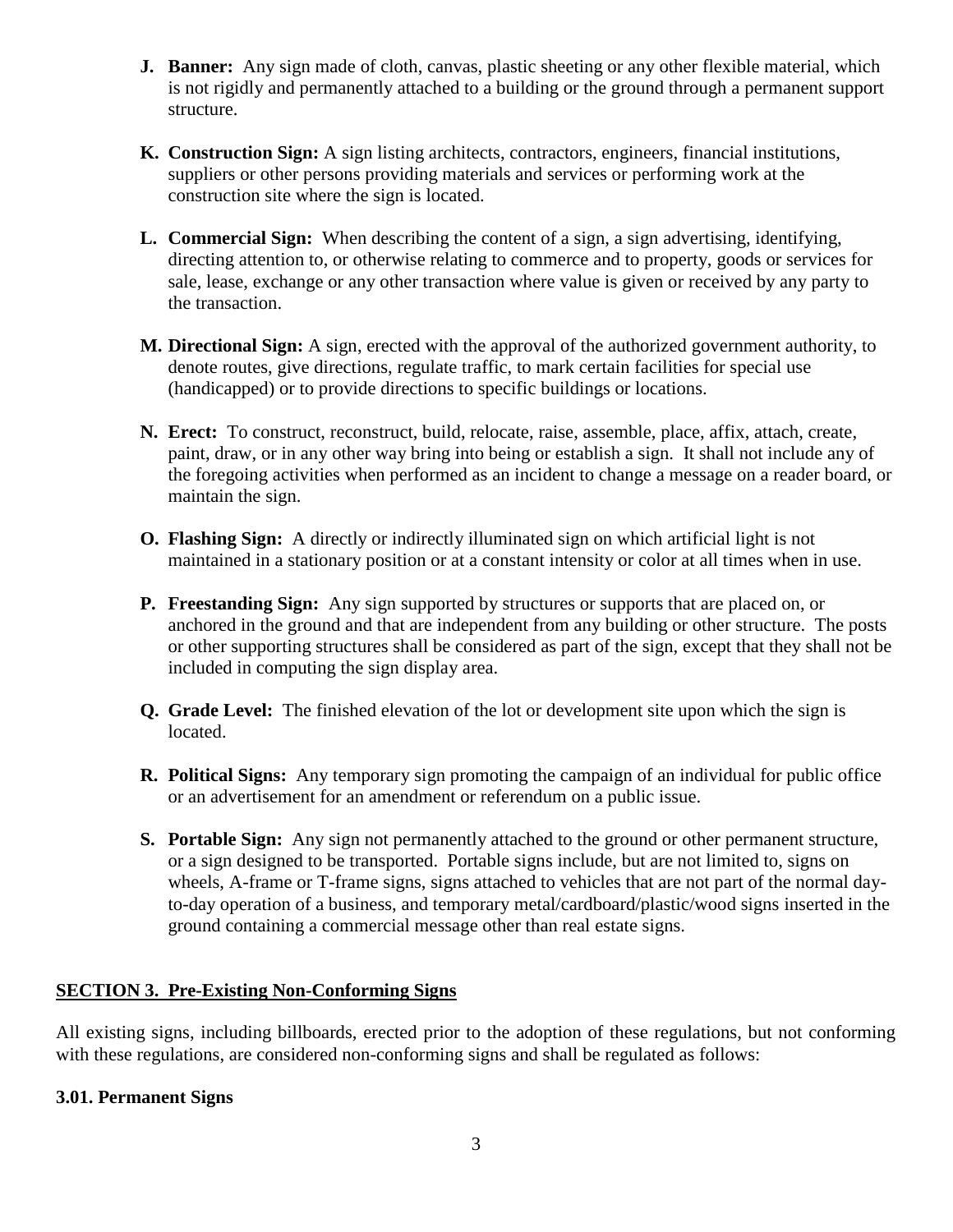- **A.** Non-conforming permanent signs including billboards may be continued and maintained for a period of five (5) years after the effective date of this Ordinance. It shall be the responsibility of the person owning a non-conforming permanent sign to document that the sign pre-existed and claim nonconforming status for the sign. At the expiration of the five year period, the non-conforming sign must be removed at owner's expense. Pre-existing non-conforming signs in newly annexed areas shall be removed in accordance with this schedule.
- **B.** Normal maintenance of non-conforming signs, such as changes on the faces of the sign is not subject to these requirements. Non-conforming permanent signs that are totally replaced as a part of future maintenance shall fully comply with these regulations.
- **C.** When a change in use, occupancy or ownership occurs that necessitates the changing of a nonconforming permanent sign, the replacement sign shall fully comply with these regulations.
- **D.** Whenever a non-conforming permanent sign is damaged to 50% of the current fair market value or destroyed, including natural acts, or becomes obsolete for any cause, any replacement sign shall fully comply with these regulations.
- **E.** Non-conforming permanent signs that are relocated on the same property or moved to a different lot shall fully comply with these regulations.
- **F.** A non-conforming permanent sign that has changes to either the height or surface area shall fully comply with the applicable regulations after the modification.

### **3.02. Non-conforming, Temporary and Non-durable Signs**

Non-conforming temporary and non-durable signs shall be brought into compliance with these sign regulations by taking the following actions:

- **A.** All non-conforming signs made of paper, cloth and other non-durable material shall be removed within 60 days of the enactment of this ordinance.
- **B.** All other non-conforming temporary signs shall be removed within 120 days of the enactment of this ordinance.

# **SECTION 4. Sign Regulations Applying to All Districts**

### **4.01. Maintenance of Signs**

- **A.** All signs and related sign structures shall be kept in a proper state of repair and preservation.
- **B.** The Town Administrator, or an appropriately designated representative shall be authorized to inspect and order:
	- **1.** The painting, repair or alteration of poorly maintained or dilapidated signs, and
	- **2.** The removal of signs that have been abandoned for a period of six consecutive months, subject to the requirements of these regulations, or signs that constitute a physical hazard to public safety.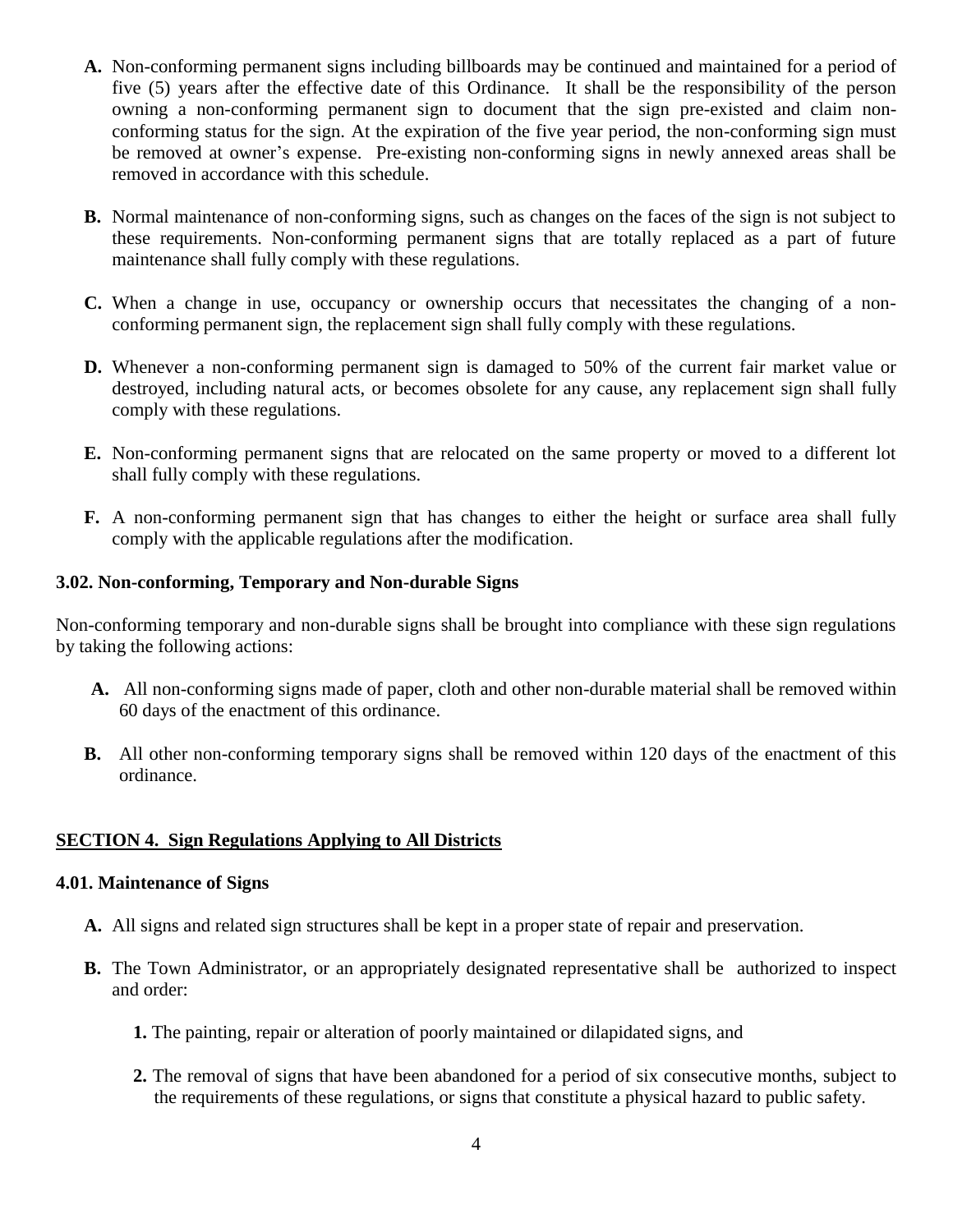- **3**. Any repair, painting, alteration or removal shall be at the sign owner's expense.
- **C.** Weeds and grass shall be kept cut beneath and for a distance of 10' in all directions from the perimeter of a sign. This area shall also be maintained free of debris and rubbish that would constitute a fire or health hazard or be construed as a nuisance.
- **D. Abandoned Signs.** All signs and sign structures (i.e. frame, supports, etc) that are no longer functional; that identify a use or activity that has not occupied the site for a period greater than sixty (60) days; or for which the use or activity identified does not maintain a current business license; or which pertains to a time, event or purpose which no longer applies, shall be deemed abandoned. Said signs and sign structures shall be removed at the owners' expense within 30 days of becoming abandoned.

The removal of a frame of an abandoned sign shall not be required, if it conforms to all applicable terms contained in these regulations (including the sign face area). Any structure, which supported or supports an abandoned sign and which conforms to all applicable terms contained in these regulations shall be allowed to remain in place. However, in the event a sign structure which supported or supports an abandoned sign is inconsistent with any term contained in these regulatons (including the sign face area for sign replacement yielded by the frame); then the sign structure and frame shall be either altered to comply with the terms contained herein or removed by the owner(s) of such structure or property.

**E.** Written orders for sign maintenance shall be sent to the person owning or using the sign or advertising structure or the owner of the building or premises on which the sign is affixed or erected. The person responsible for the sign shall have thirty (30) days to maintain the sign in accordance with the written notice. If no action is taken, a second thirty (30) day notice will be issued by the Town. Failure to take the required maintenance action in response to the second notice shall be considered a violation of these regulations and grounds for the imposition of penalties and remedies as provided by law.

# **4.02. Exempt Signs.**

- **A.** Signs required for legal notices and other official instruments.
- **B.** Flags and insignias of governmental, religious, charitable or fraternal organizations with an area of less than 50 square feet and mounted on a single pole.
- **C.** Decorative flags and bunting as authorized by the Council for city-wide celebrations, commemorations or conventions.
- **D.** Memorial signs, tablets or cornerstones, names of buildings and dates of erection when included as an integral part of the building and constructed of bronze or other durable material or cut into masonry surfaces.
- **E.** Directional signs and symbols (e.g. entrance, exit, handicapped), not exceeding four square feet in size, used solely for the purpose of traffic or pedestrian direction and placed on the property to which the public is directed. Signs identifying public telephones, trash receptacles, first aid facilities, and shopping cart corrals are considered directional signs.
- **F.** One monument identification sign, with bulletin/reader board, per site for public, educational, charitable and religious buildings that shall be located on-site, the combined area of which is not to exceed 32 square feet in area or 5' in height, and be located a minimum of 10 feet from the right-of-way.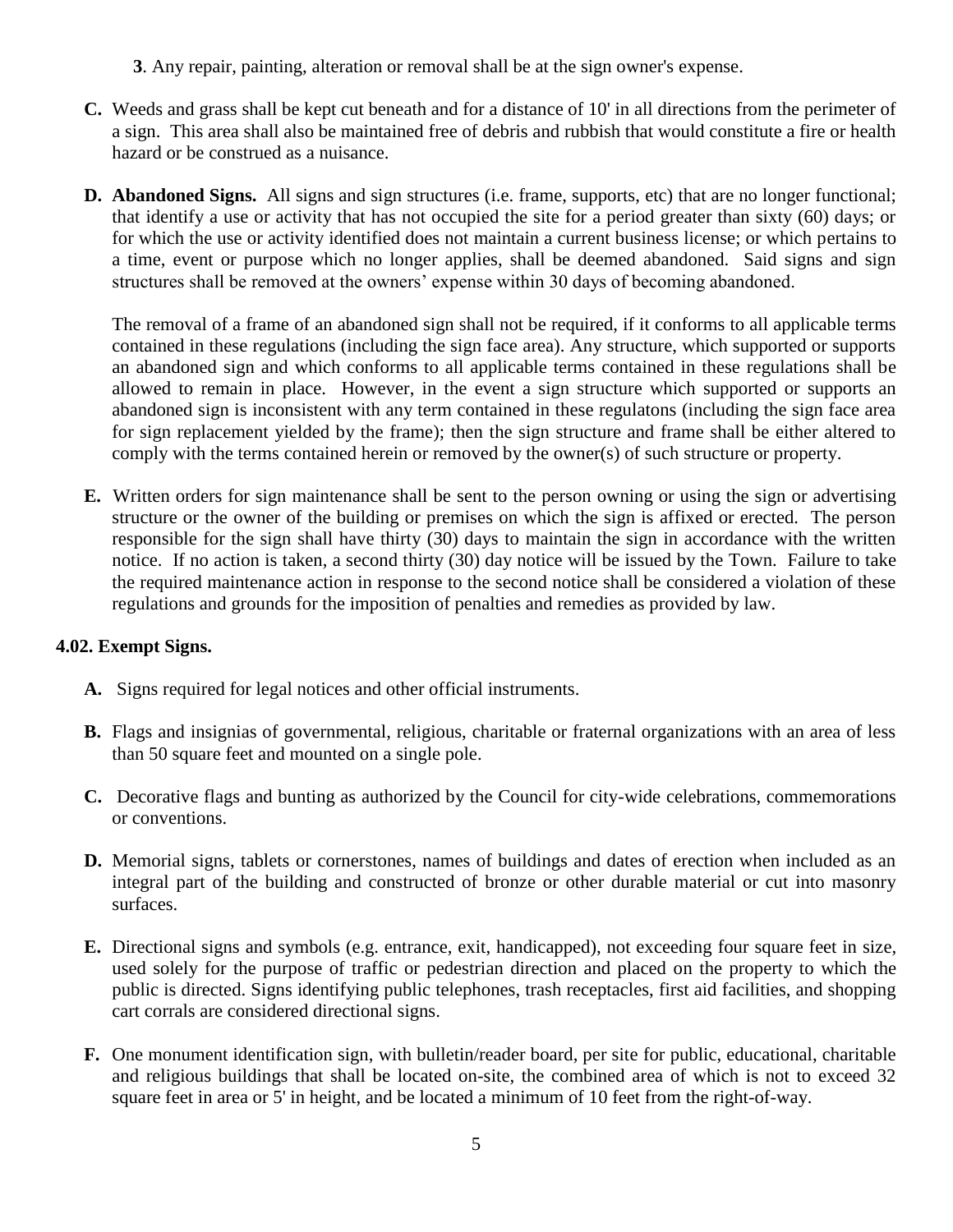- **G.** Holiday lights and decorations during customary holiday periods.
- **H.** Decorative flags not to exceed 15 square feet in area in residential districts.

### **4.03 Temporary Event Signs.**

- **A. Political Signs:** Political signs are temporary signs that may be placed on private property provided such signs are placed a minimum of 5 feet from the edge of road, curb, or 1 foot from the right of way, mounted no higher than four feet above ground level, and are less than 6 square feet in all residential districts and 32 square feet in all other districts. Any political sign placed in a public right-of-way may be removed by the Town and the candidate billed for each sign removed. It shall be the responsibility of the candidate's sponsor and the private property owner to place political signs in conformance with this requirement and erect and remove them in a timely manner. All political signs shall be identified with the contact information of the sign sponsor.
- **B. Community Functions and Special Events:** Signs to notify the public of community functions and special events are temporary signs that may be placed or erected following approval by the Council. Prior to requesting approval by the Council, the sponsor of the event shall meet with a designated representative of the office of the Building Official and develop a plan for locating the signs and preparing a description of the signs. Special event signs shall not be more than 32 square feet in area and shall be placed or erected in conformance with the plan approved by the Council or their designated representative. Community function and special event signs shall not be placed more than 45 days prior to an event and must be removed not more than 7 days after the last day of the event. Identification of a responsible legal entity for the placement and removal of the signs is required.
- **C.** All temporary signs such as yard sale signs, political signs, or other like signs shall be removed by parties involved after their usefulness has been fulfilled or upon notification of the Building Official

# **4.04 Prohibited Signs.**

- **A.** Any sign that emulate traffic signs by using words such as "stop" or "caution" and emulates the shape and/or color in a manner to copy or imitate a traffic control sign.
- **B.** Any sign or sign structure placed in any public right-of-way including sidewalks or on any public land except informational and directional signs placed by an appropriate public entity or at the direction of the Town of Gurley.
- **C.** Signs that flash, illuminate intermittently, or are animated to change physical position by movement or rotation, except for date, time, temperature and electronic bulletin board type signs.
- **D.** Signs that emit any detectable smoke, vapor, odor, particles or that include any lighting or control mechanism that interfere with radio, television or electronic means of communication.
- **E.** Any sign painted on or attached to an object and placed less than 5' from the edge of the pavement or placed on a public right-of-way or public land for the purpose of advertising.
- **F.** No banners, pennants, streamers or other types of temporary signs shall be hung over, or placed within, the public rights-of-way.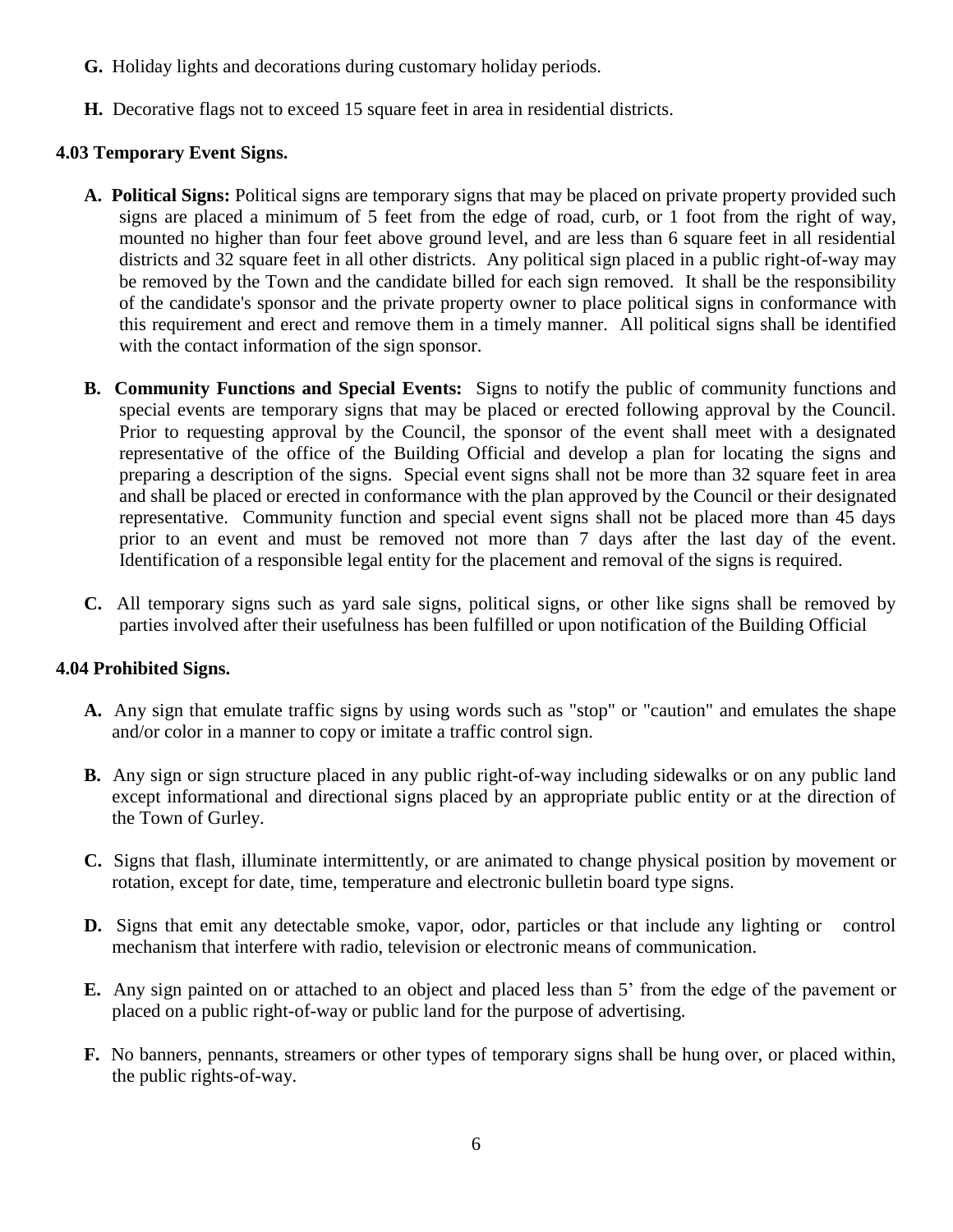- **G.** Signs attached to or painted on trees, fences, fire escapes, elevated water storage tanks (stand pipes), utility poles, or traffic sign standards.
- **H.** Signs painted on a sloping roof or wall of a building unless specifically approved by the Town Administrator or designee, and is consistent with limitations of special provisions of the zoning district.
- **I.** Tethered inflatable signs of all types.
- **J.** Roof Signs
- **K.** Portable signs in any zoning district.
- **L.** Billboards in any zoning district.

### **4.05. Placement of Signs.**

- **A.** Signs and advertising structures shall not obstruct any window, door, fire escape, stairway, or opening intended to provide light, air, or access or circulation on driveways intended for ingress or egress to any building or structure.
- **B.** No sign or advertising structure shall be placed or erected, permanently or temporarily, that obstructs the sight triangle associated with any public or private street, road, highway or alley within the Town.
- **C.** Any sign exceeding fifty (50) square feet, exclusive of necessary structural support, shall be placed a minimum of ten (10) feet from all property lines and street (public or private) rights-of-way.

### **4.06. Design Criteria.**

- **A.** Illuminated signs and service wiring shall be in compliance with applicable building and electrical codes in use by the town.
- **B.** Lighting, when permitted, shall be so designed that the intensity and characteristics of the lighting shall not interfere with adjoining properties or create danger for street traffic. All lighted signs shall conform to the Town of Gurley Lighting Ordinance.

### **SECTION 5. Sign Regulations for Residential Districts**

#### **5.01. On-site Signs Required**

All signs in a residential district shall be limited to on-site signs except for subdivision identification markers. Off-site signs displaying information or advertising products or services at other locations are prohibited in all residential districts.

**5.02. Flashing Signs Prohibited.** No flashing electric, or electronic, or otherwise automated signs shall be permitted in residential districts.

### **5.03. Attached Signs.**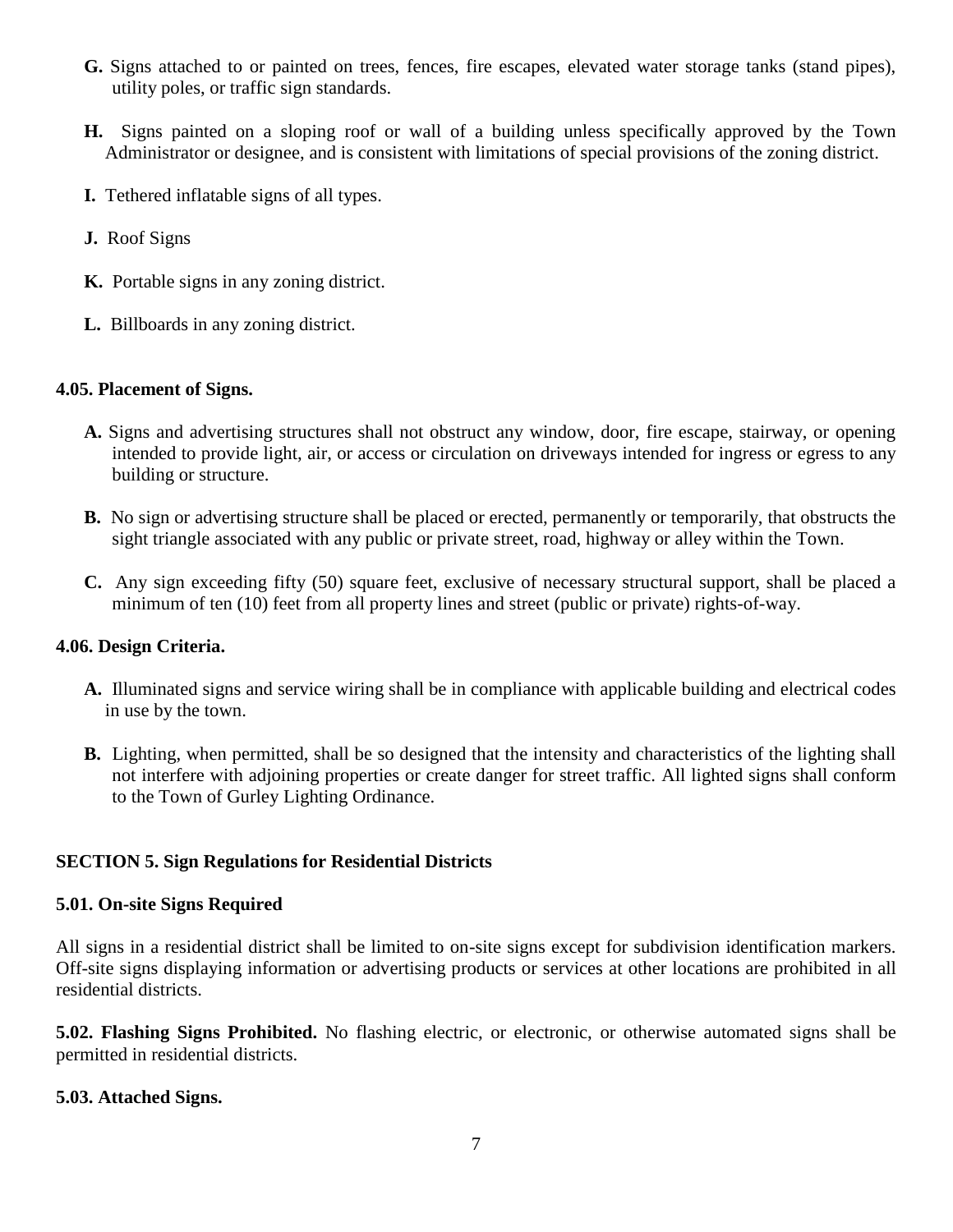- **A.** Attached signs, such as house numbers and the name of the residents are permitted.
- **B.** One (1) sign shall be permitted for approved home occupations. The sign shall not exceed two (2) square feet in area and shall be non-illuminated, and be mounted flat against the wall of the principal building. Other signs or displays of goods on the property are prohibited.

### **5.04. Freestanding Signs.**

- **A. Multiple Family Complex Identification Markers.** Each apartment complex or manufactured home community shall be allowed one sign to identify the name of the development. The sign shall not be more than 5' in height nor have an aggregate area of more than 32 square feet when including the total area defined by the sign and supports.
- **B. Mailboxes and Street Numbers.** Each dwelling unit receiving mail at a curb side mail box may attach one sign to the mail box to identify the name of the resident and provide the street address. Such signs shall be limited to the length of the mail box and shall not extend either higher than 9" above the mail box or hang lower than 1' below the mailbox.
- **C. Freestanding Signs Prohibited.** All other freestanding signs are prohibited in all residential districts.

### **5.05. Temporary Signs.**

### **A. Construction Signs**:

- **1. Subdivisions.** A maximum of two temporary construction signs shall be permitted at the primary entrance to a subdivision. Each sign may be up to 32 square feet in area and shall not be mounted higher than 6' above ground. The subdivision construction sign shall not be located within 20' of an existing edge of pavement or curb. Temporary subdivision signs shall be removed no more than 30 days following the completion of the development of the subdivision, but not including the construction of houses.
- **2. Home Sites in New Subdivisions.** A maximum of six on-site signs per lot may be posted at any time to indicate that the lot is for sale and to identify contractors and suppliers. Each individual sign shall not exceed 2 square feet in area; be posted higher than 3' above ground level; or be closer than 15' to the edge of pavement or curb. Home site signs posted by contractors and suppliers shall be removed not more than 7 days after the completion of construction. Home site signs posted to identify the lot and offer it for sale shall be removed not more than 7 days after sale closing for the home or lot.
- **B. Repair Signs.** A maximum of one on-site sign per lot may be posted for a period of not to exceed 30 days to identify the contractor conducting repairs or performing construction at a residential property. The sign shall not exceed 3 square feet in area; be posted higher than 3' above ground level; nor be closer than 5' to the edge of pavement or curb. Home repair signs shall be removed not more than 7 days after completion of the home repair or construction.
- **C. Real Estate Signs.** A maximum of one sign per interior lot and two signs per corner lot may be posted to indicate a property or home is for sale or rent. Each sign shall not exceed 4 square feet in area, be more than 3' above ground level, nor be closer than 5' to the edge of pavement or curb. Rent signs shall be removed the day after rental. For sale signs shall be removed not more than 7 days following the sale closing for the home or lot.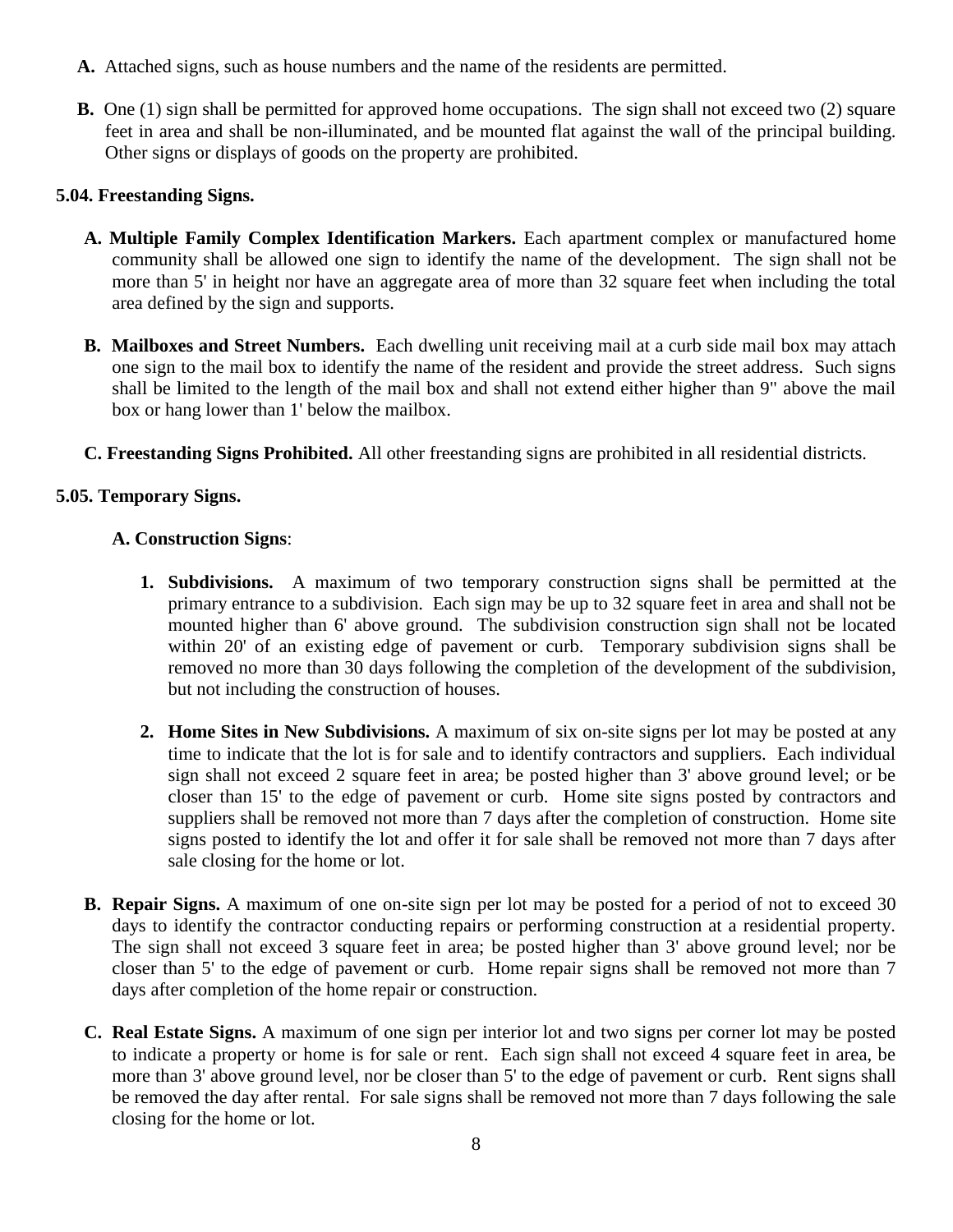- **D. Yard Sale Signs.** One sign, not to exceed four (4) square feet or be mounted more than 3 (3) feet above ground level, may be located in the yard (not on the public right-of-way) of the premises where the sale is being held. Two lead-in yard sale signs may be placed off-premise with property owner's permission.
- **E. Subdivision Identification Markers.** Each subdivision shall be allowed either one double-faced, or two single faced, monument style signs to identify the name of the subdivision. Subdivision identification markers shall be monument style signs not higher than 4' and having a total surface area, including architectural features and signage, of 80 square feet. The signage shall not exceed 36 square feet. An acceptable legal entity, other than the Town, shall be identified to provide maintenance for each subdivision identification sign.

### **SECTION 6. Sign Regulations for Commercial Districts.**

**6.01. General Requirements.** These sign requirements shall apply to all land, buildings, and structures in commercial zones based on the actual use characteristics of the land, building, or structure.

**6.02 Attached Signs for Businesses.** Each use shall be permitted either one attached "Wall" sign or one projecting sign subject to the following limitations.

### **A. Allowable Signage Area.**

- **1.** The sign area shall be computed at one and one-half square feet of sign per linear foot of wall on which the business, or individual tenant, has a main entrance.
- **2.** Window signs shall be limited to 20 percent of the total glass area of the window in which the sign is placed or near. Neon tubing outlining a window shall be included in the sign area and measured by multiplying the length of tubing by 0.5 feet. Illuminated window signs within five feet of any window shall be included in the computation of sign area. Total overall window signage shall be counted toward the allowable overall building signage of the building or unit which the window occupies.

# **B. Multiple Frontages**

- **1.** Properties located at the intersection of major streets, as identified by designation as a United States or Alabama highway, shall be allowed one additional attached sign on the secondary building face that shall not be more than 65% of the sign area on the primary face of the building.
- **2.** If the intersecting street provides access to residential development immediately behind the lot or if residential development is directly across the intersecting street, then no additional sign shall be permitted on the second frontage.
- **C. Projecting Signs.** No sign shall project more than five feet from the face of the building.
- **D. Sign Height.** No sign shall be erected above the parapet of the building or more than 20' above ground level, whichever is less.
- **E. Illumination.** Signs may be illuminated subject to the general requirements for all signs.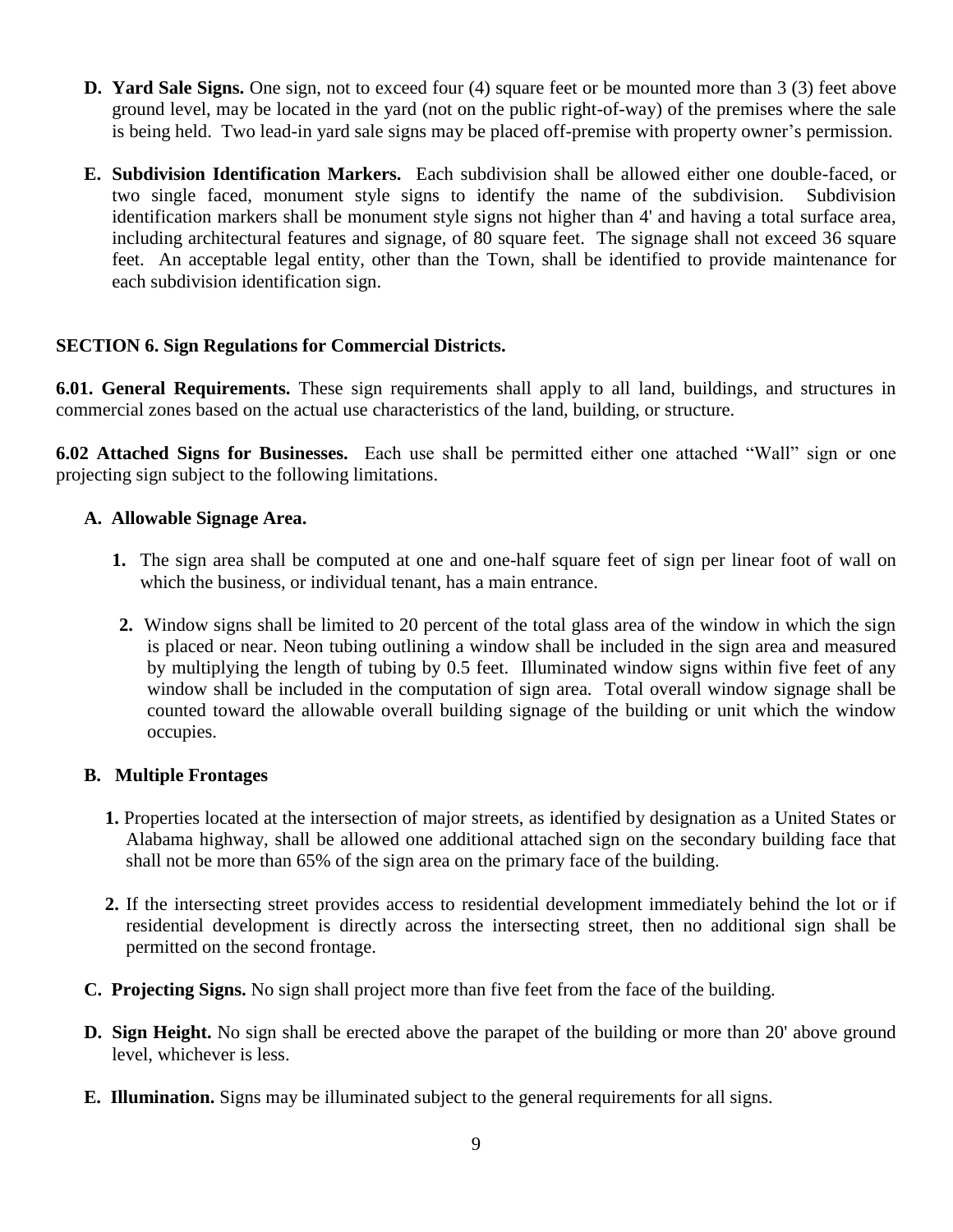**F. Canopy or Marquee Signs.** In developments with multiple businesses, each business shall be allowed two canopy or marquee signs, with each such sign limited to a maximum of three square feet.

**6.03. Freestanding Signs for Businesses.** Each development shall be allowed one freestanding on-site sign subject to the following conditions.

- **A. General Criteria.** Freestanding sign regulations are intended to reduce competition among signs and increase visibility for individual developments by controlling the size, height and number of freestanding signs. Low "eye level" monument and ground-mounted type signs are highly encouraged over signs mounted on poles or structures. All signs shall comply with the provisions for the zoning district in which the sign is located.
- **B. Allowable Sign Area.** The allowable sign area for monument and ground-mounted signs shall be computed at 1.5 square feet per linear foot of street frontage based on lot width or street frontage for the entire development up to a maximum of 250 square feet of sign area. Multiple tenant developments may add an additional 15 square feet of freestanding sign per tenant up to a maximum of an additional 150 square feet of sign area. The allowable sign area for pole mounted signs shall be limited to 30% of the sign area calculated for monument and ground-mounted type signs.
- **C. Secondary Signs on Through Lots.** A second freestanding sign may be located on the second front of a through lot subject to the following conditions. The maximum area of the second sign shall be limited to 20 square feet if the through lot is located across from or within 75' distance of any residential district; otherwise the sign may be 50 square feet. The second sign must be incorporated in a landscaped area of at least 50 square feet. The landscaping shall consist of shrubs, ground cover, or other suitable plant materials and exclude grass and impervious surfaces.
- **D. Sign Height.** The maximum height of a freestanding sign shall be set in relation to the setback from the right of way provided as shown in the following Schedule for Sign Height and Setback. No sign shall exceed 20 feet in height.

| <b>Height of Sign</b> | <b>Setback Requirement</b>              |
|-----------------------|-----------------------------------------|
| Up to $10'$           |                                         |
| $10'$ to $20'$        | 10' plus 1.0 additional foot of setback |
|                       | per foot of height                      |

# **Schedule for Sign Height and Setback**

- **E.** All freestanding signs that are 10 feet or more in height shall be constructed with double supports.
- **F. Illumination.** Freestanding signs may be illuminated subject to the general requirements for all signs.
- **G. Sign Location.** Freestanding primary and secondary signs on through lots shall be located to maintain sight triangles at intersections and driveways.

# **6.04. Temporary Signs**

# **A. Repair Signs**

*.*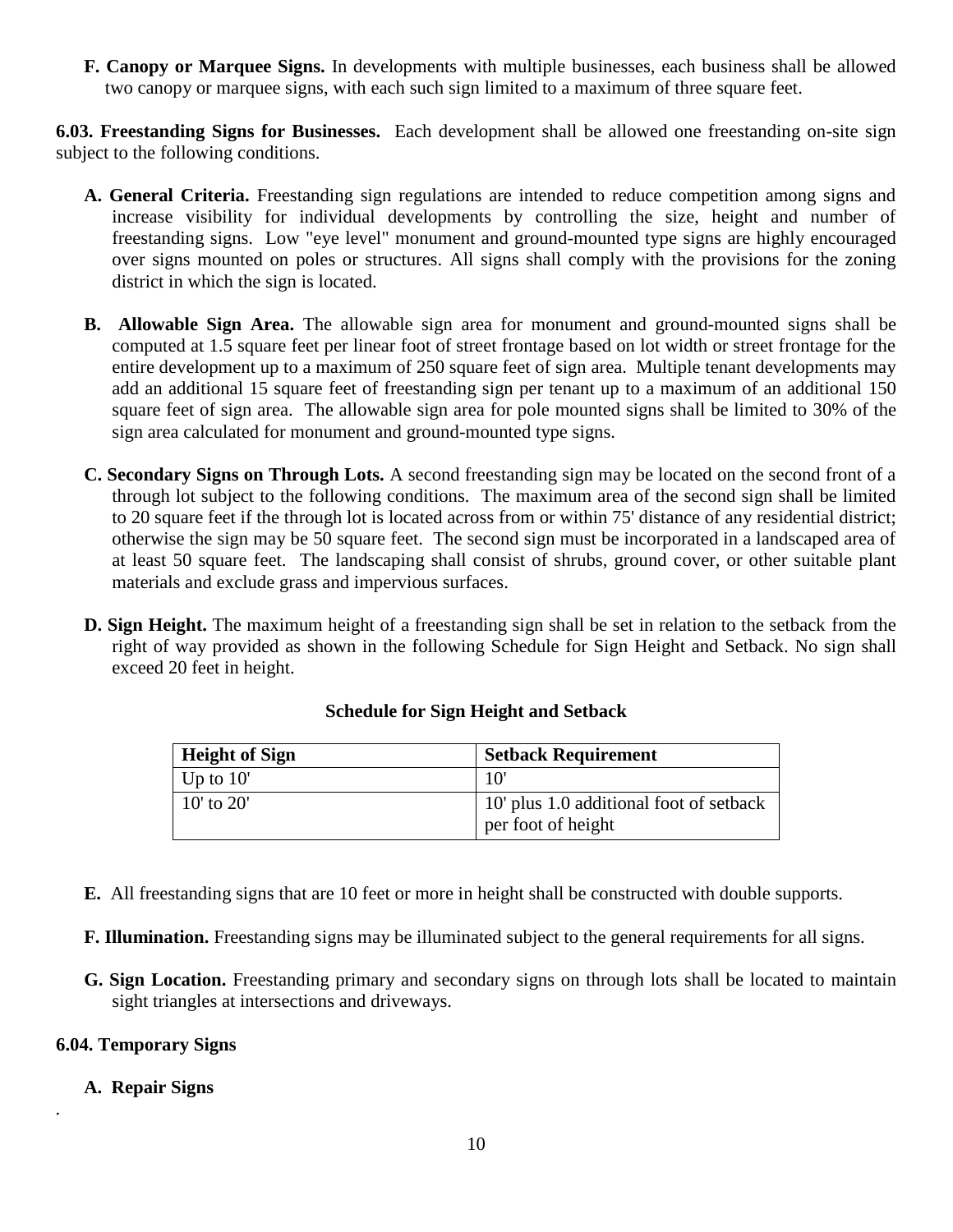- **1. Residential.** Repair signs at residential uses in commercial districts shall comply with requirements for residential repair signs as established elsewhere in this Ordinance.
- **2. Commercial.** A maximum of one on-site sign per lot or building may be posted for a period of not to exceed 60 days to identify the contractor conducting repairs or performing construction on the property. The sign shall not exceed 12 square feet in area; be posted higher than 6' above ground level; nor be closer than 15' to the edge of pavement or curb or behind the public right-of-way line, whichever is greater. Business repair signs shall be removed not more than 7 days after completion of the business repair or construction.

# **B. Real Estate Signs**

- **1. Residential.** Real estate signs on residential uses shall comply with requirements for residential real estate signs as established elsewhere in this Ordinance.
- **2. Commercial.** A maximum of one sign per interior lot and two signs per corner lot may be posted to indicate a property or business is for sale or lease. Each sign shall not exceed 16 square feet in area, be posted higher than 6' above ground level, nor be closer than 15' to the edge of pavement or curb or behind the public right-of-way line, whichever is greater. Lease and rent signs shall be removed the day after leasing. For sale signs shall be removed not more than 7 days following the sale closing for the business or lot.

### **C. Other Temporary Signs**

- **1. Residential.** Residential temporary signs shall comply with the residential temporary sign requirements as established elsewhere in this Ordinance.
- **2. Commercial.** Temporary signs not identified elsewhere in this Section shall not be posted on the property for more than one period per month and not for more than 10 consecutive days during each period. Such signs shall not exceed 32 square feet in area. Unless attached to the building the sign shall not be more than 10 feet above ground level, as measured from grade to top of sign; nor be closer than 15' to the edge of pavement or curb or behind the public right-of-way line, whichever is greater.

### **6.05. Off-site Lead-In Signs**

Off-site lead-in signs are prohibited in residential districts with the exception of signs directing traffic to schools, churches, government offices and facilities, and civic organizations. Off-site lead-in signs in residential districts shall not exceed 8 square feet in area per face. In non-residential districts, no off-site lead-in sign shall exceed 48 square feet in area per face, excluding the base and trim. The Sign area of the Off-site lead-in sign shall count toward the total allowable signage where the sign is located.

# **SECTION 7. Sign Regulations for Industrial District**

**7.01. General Requirements.** These sign requirements shall apply to all land, buildings and structures in industrial districts.

### **7.02 Attached Signs for Industries.**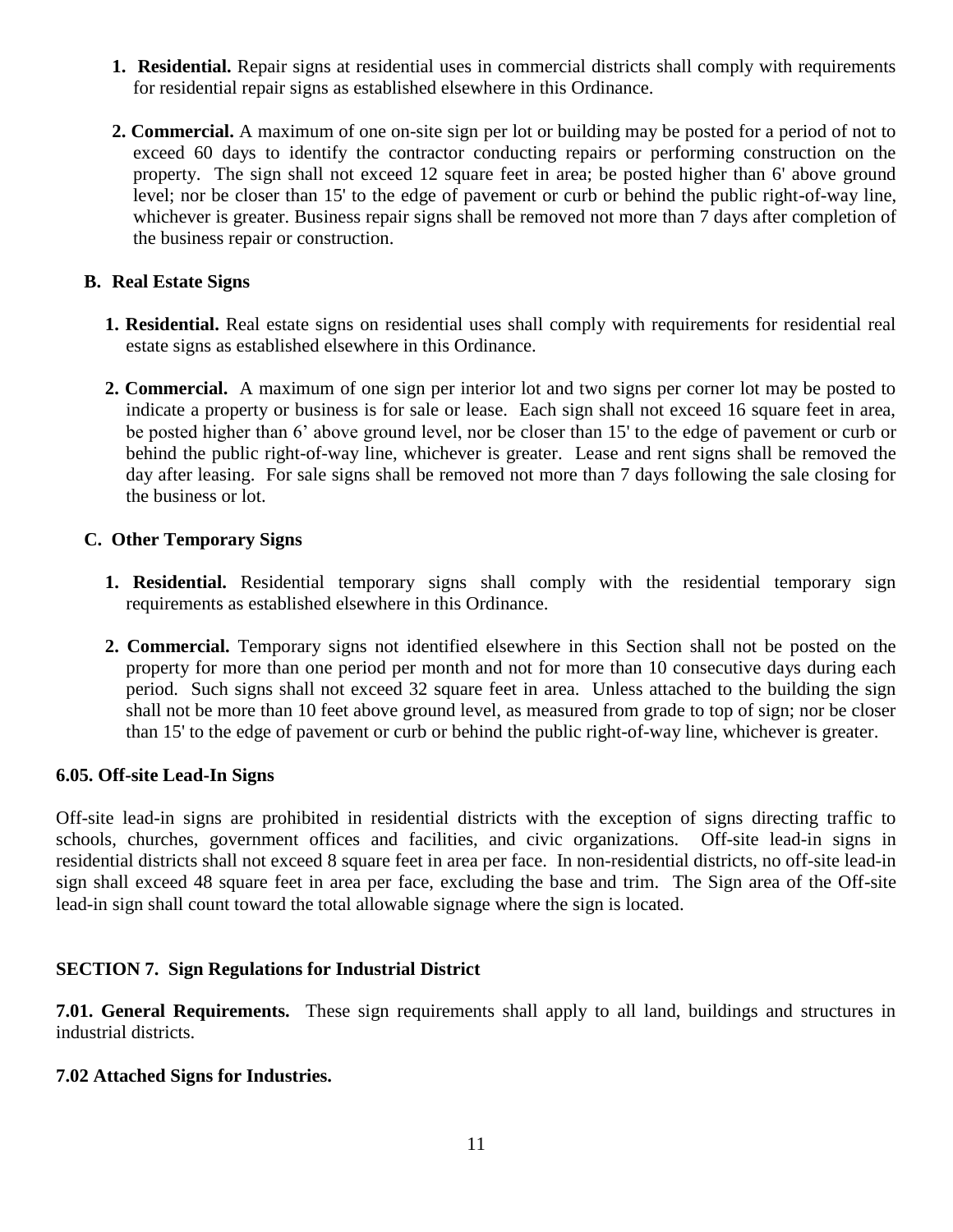- **A.** Each industrial use may have one surface mounted sign that shall not exceed 300 square feet. The sign may be internally illuminated and subject to the Town of Gurley Lighting Ordinance.
- **B.** Roof mounted signs are prohibited.

**7.03. Freestanding Signs.**Each industry may have one freestanding monument style sign to identify the name of the industry. The sign shall adhere to the yard setback requirements of the Industrial district and shall not be located in a sight triangle. The sign shall not be over 8 feet in height or exceed 150 square feet, excluding architectural features.

# **7.04. Temporary Signs**

- **A. Real Estate Signs.** A maximum of two signs per industrial lot may be posted to indicate a property or industry is for sale or lease. Each sign shall not exceed 32 square feet in area, 6 feet in height, nor be closer than 15' to the edge of pavement or curb. Lease signs shall be removed the day after leasing. For sale signs shall be removed not more than 7 days following the sale closing for the industry or lot.
- **B.** All other temporary signs are prohibited in industrial districts.

# **SECTION 8. Administrative Requirements and Procedures**

**8.01. Sign Permits Required.**A sign permit is required for any permanent sign having one or more of the following characteristics:

- **A.** Exceeding 35 square feet in area;
- **B.** Elevated more than 10 feet above ground level;
- **C.** Projecting over or located in any public right-of-way, such as a sidewalk or bench sign;
- **D.** The height of the sign, as measured from the outer base of the sign along the ground, would indicate that if the sign fell it could strike another building or structure or obstruct a public right-of-way; and
- **E.** All off-site signs.

**8.02. Application for Sign Permit.** Written application for a sign permit shall be made to the Town Clerk on the forms provided by the Town and be supplemented by a location map, site map and a complete description of materials and the structural details of the sign.

- **A.** The site map shall show the location of the sign on the lot and adjacent property for a distance equal to the height of the sign plus 10'. The map shall indicate the property lines, existing buildings, structures, existing and proposed signs and their setbacks.
- **B.** The description and details of the sign shall include, but not be limited to, complete structural specifications including footings, anchoring and support for projecting signs and outdoor advertising structures. All sign structures shall conform to the Standard Building Code.
- **C.** Additional information as needed to fully describe the sign and determine that the sign will be in compliance with the requirements of these regulations.

**8.03. Indemnification of Town.** Every sign application shall include an agreement of indemnification and hold the Town harmless for any damages or expenses that may be incurred because of the sign and related structure.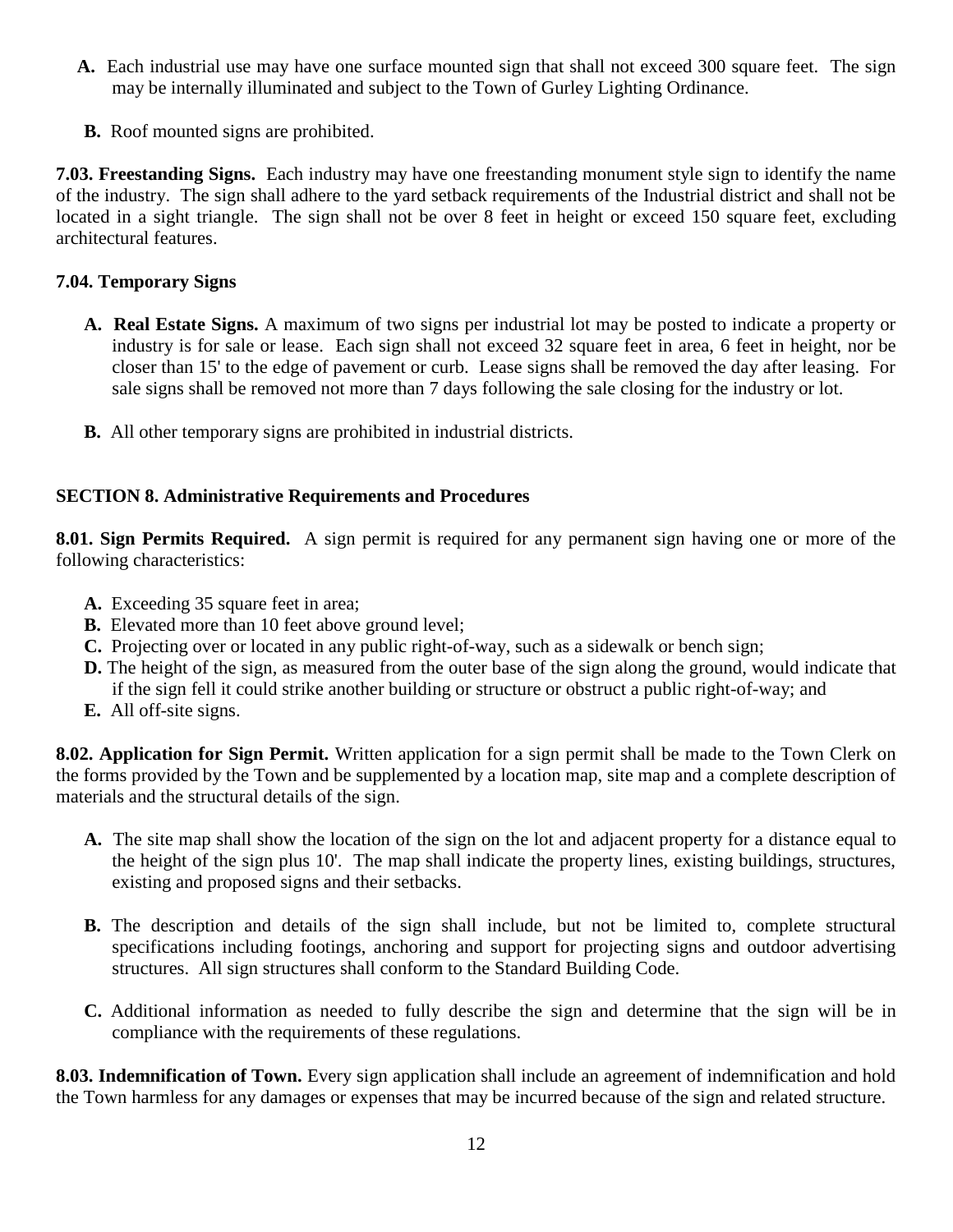**8.04. Certification by Registered Engineer.** All signs requiring permits shall be in compliance with the provisions of all codes and ordinances and the use of current engineering structural design criteria and practices.

**8.05. Fees.** A permit fee shall be paid to the Town Clerk at the time an application for a sign permit is filed. The fee shall be in the amount specified in the schedule adopted by the Council.

**8.06. Review of Application***.* Upon receipt of a complete application the Planning Commission or other authorized official shall review the plans, specifications and other data. If the application is determined to meet all requirements, the Planning Commission shall direct that a sign permit be issued. If the application is denied the Planning Commission shall state in writing the reasons for disapproval. The applicant will be notified of approval or disapproval.

**8.07. Duration of Sign Permit.** A sign permit shall be valid for a period of six months following the date it was issued. If the sign is not erected within six months a new application for a sign permit shall be submitted.

**8.08. Modification of Permitted Signs.** No permitted sign may be structurally altered without obtaining another sign permit and providing complete information regarding the proposed modification.

# **SECTION 9. Appeals**

All appeals of decisions applicable to this article shall be made pursuant to the remedies set forth in the Zoning Code for the Town of Gurley.

# **SECTION 10. Enforcement**

The Administrative Officer or designated Building Official is hereby empowered and directed to administer and enforce the provisions of this article relating to signage control for all zoning districts.

# **SECTION 11. Violations and Penalties**

**A**. Violation of any provision of this article shall be and is hereby declared to be unlawful and a public nuisance. Any violation of any provision of this article shall be subject to summary, administrative or judicial abatement of the nuisance by the city, and be subject to fines, penalties, fees and costs imposed by the Town, or the court pursuant to the summary or administrative abatement procedures contained in this Code or any other provision of law.

**B**. Any person, firm, corporation or other entity, whether owner, lessee, subleases, sublease, or occupant of any premises that violates the provisions of this article shall be guilty of a misdemeanor for each day such violation continues, and upon conviction thereof, shall be punishable by a fine not to exceed one thousand (\$1,000) dollars per day, or by imprisonment of no longer than six (6) months, or both.

**C.** Every day that any such violation continues shall constitute a separate offense.

# **D. Fines:**

1. Town fine per Municipal Arrest Citation (MAC) shall be equal to the number of signs in violation times